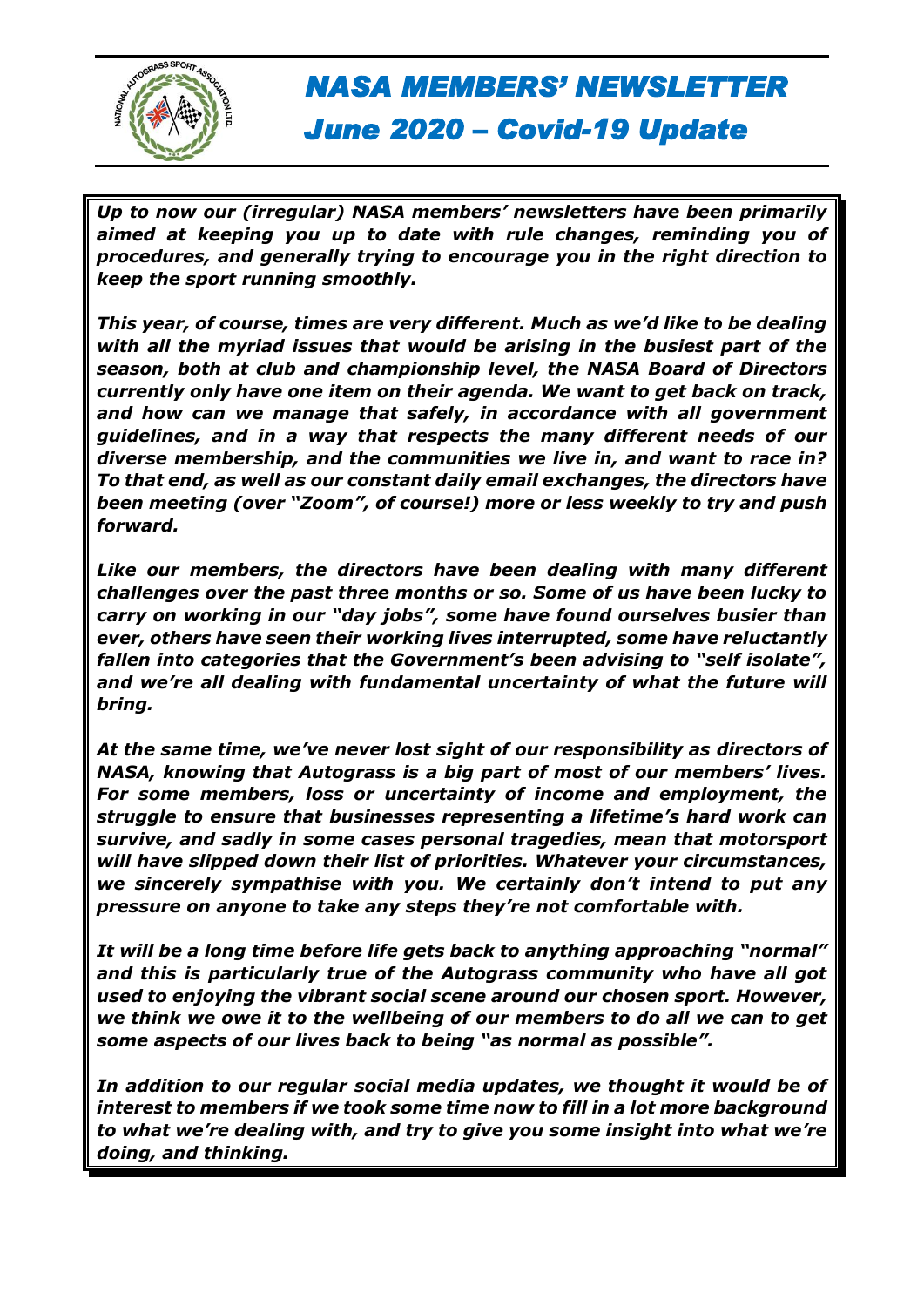

#### **WHAT THE GOVERNMENT ARE SAYING**

We've obviously been following the constantly changing UK Government guidance through the lockdown period, and finding it as confusing, and often contradictory, as most people have.

Our Irish members have had a somewhat clearer government "roadmap" to work from, with dates set out for a five stage easing of restrictions, although even this was open to interpretation of whether different forms of motorsport might be possible in "stage 4" from 20 July, or "stage 5" from 10 August. That schedule's now been accelerated a bit, with stages 4 and 5 expected to merge, although of course everything's still subject to change.

In the UK we've had to cope with the Welsh and Scottish governments setting their own policies, while Northern Ireland has had to try and work consistently with both UK and Irish guidance.

There have been two stages in the UK "Plan to Rebuild" that have given us hope. From 1 June more and more types of workplaces have been allowed to re-open in weekly stages. "Non essential" shops and some leisure facilities are now allowed to open, IF they can do so within all the necessary restrictions. Individuals in England have been allowed unrestricted "day trips", at least as far as the Welsh and Scottish borders, although our Welsh members still haven't been allowed to travel more than five miles from home.

From 4 July we're led to expect that there will be a gradual start to the re-opening of the hospitality sector, with the possibility of overnight stays being allowed – although the Welsh Government have been suggesting their five mile limit could go on for another 12 weeks!

The fact that NASA has to look after the interests of members in five increasingly divergent nations certainly complicates our task. But writing this on a Sunday morning, by the time you read it later in the week a lot might have changed!

#### **MOTORSPORT'S HOPES**

On 1 June the UK Government's Department for Digital, Culture, Media and Sport updated their document "Guidance for the public on the phased return of outdoor sport and recreation in England". If you've read that, you'll end up believing that motorsport doesn't actually exist! There's very little, if anything, in here that helps us set a schedule for the return of Autograss racing.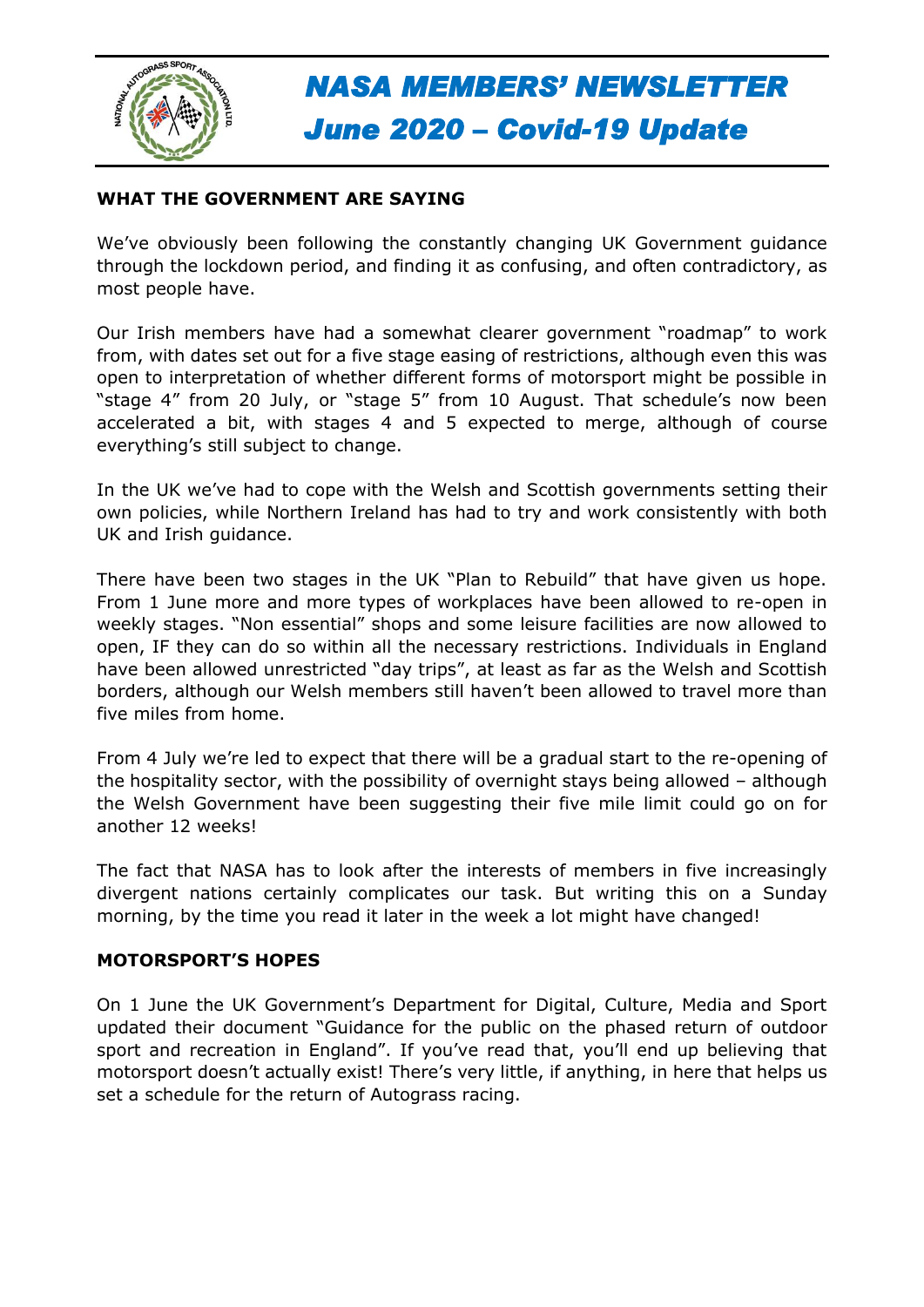

There are two key points stressed in this guidance:

- Gatherings of more than 6 people are not permitted (unless an exemption applies, for example, if you are from one household or if it's essential for work purposes).
- Social distancing of 2 metres applies to people outside of your household.

The "social distancing" rule is something that we'll have to learn to live with, and devise our own procedures to ensure compliance in the context of what we do. If, as is looking a bit more likely now, the 2 metres is reduced to 1.5 or 1, that will make compliance easier, and potentially increase the capacity of our venues, but the principle looks likely to continue for the foreseeable future.

The UK's restriction of "gatherings" to 6 people is a big one for us and it's going to make it very difficult for us to authorise any events until it's lifted to a more realistic level for us to work to. Ireland now has a more clearly defined limit of up to 15 people for organised outdoor sporting activities with hopes of larger gatherings being allowed when "phase 4" arrives on 20 July.

### **OUR MAIN CHALLENGES**

The first thing that we've had to appreciate is that Autograss has some very different challenges to cope with compared to other motorsports.

Following the "return to work" movement in recent weeks, many race circuits, oval race venues and commercially run Motocross facilities have been able to partly reopen their businesses by running restricted practice days or track days. These are businesses admitting a reduced number of their customers in accordance with Covid-19 risk assessments and action plans that have been approved by their regulating authorities – local councils, police and in most cases local offices of the Health and Safety Executive.

This is a rather different regime to that under which Autograss has always operated – although some venues have been subject to local council scrutiny, health and safety law does not generally apply to volunteers running a club with no employees and we make our own health and safety policy, with the guidance of our insurers.

What this means in simple terms is that we can't get straight back into running events, even practice days, in the same way that commercially run venues have – our main restriction is still the government ruling on social gatherings.

Competitive motorsport has been given the go-ahead to resume from 1 July under strict procedures laid down in Motorsport UK's "Getting Back on Track" documents, that we're sure most of our members will have studied. Motorsport UK are now issuing a limited number of permits for the different disciplines of the sport that they govern.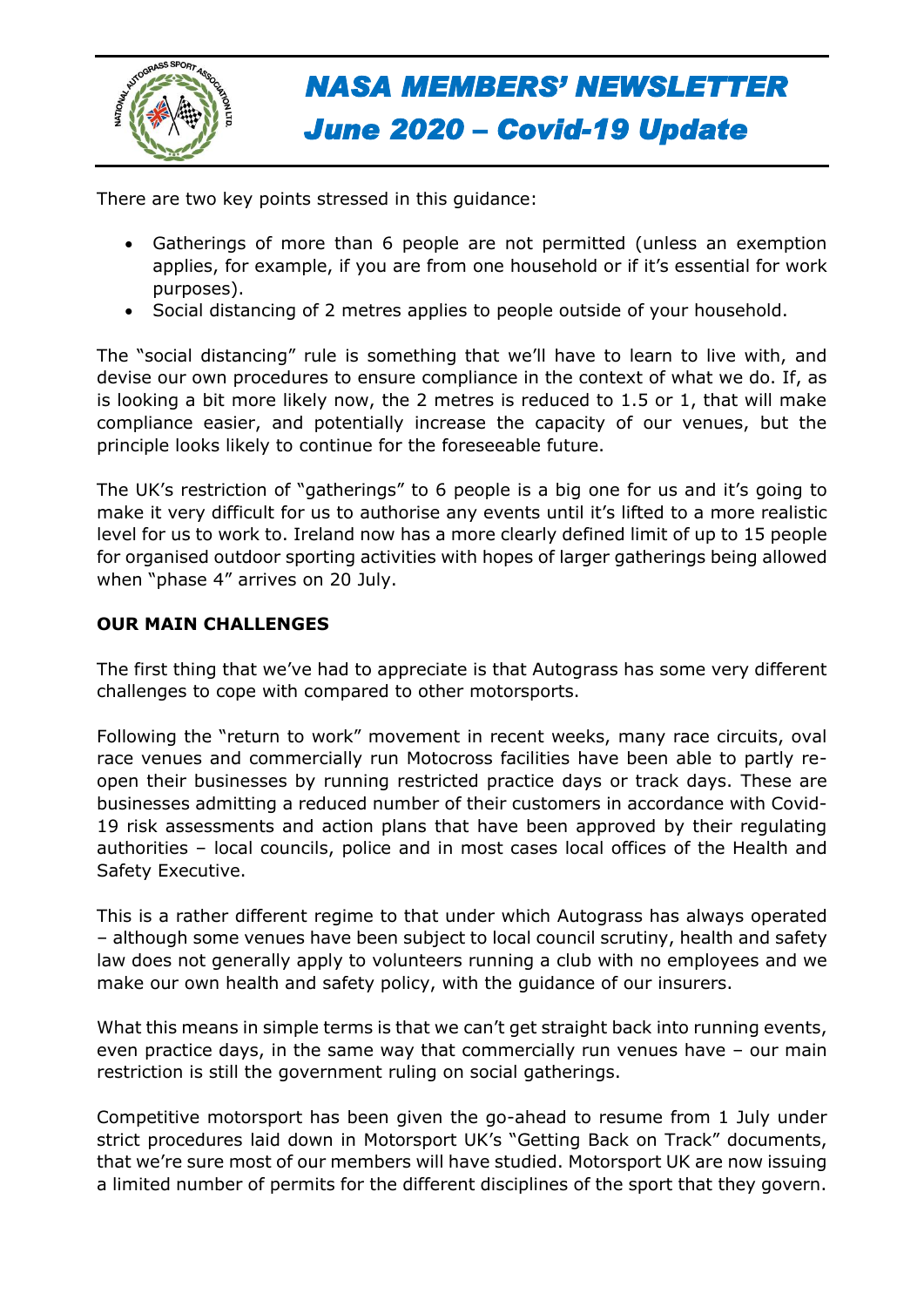

Essentially all events will be held behind closed doors with only registered competitors, officials and a limited number of team personnel admitted. All organisers need to comply with very detailed guidance that was drawn up in close consultation with the Department for Digital, Culture, Media and Sport.

It's worth us repeating the eight fundamental principles underlying the Motorsport UK plan because all of these are equally important to us and will be the main factors influencing any moves we make:

1 GOVERNMENT LEGISLATION. The motorsport community will respect the law and principles of government guidance

2 RESPECTING SOCIAL DISTANCING. Social distancing is crucial to reducing 'R' and is at the forefront of all restart planning.

3 GOOD CORPORATE CITIZENSHIP. Positive public perception of our sport is important to ensure cooperation and future growth.

4 NEGATING HEALTHCARE BURDEN. Motorsport will not put an additional burden on public health resources in restarting our sport

5 EDUCATION & TRAINING. Appropriate education and guidance will be provided to event organisers to safely execute events.

6 RESPECTFUL OF TRAVEL RESTRICTIONS. This plan is respectful that not all UK devolved territories *(or, in NASA's case, Ireland)* are moving at the same pace.

7 DISCIPLINES CAN NOT ALL MOVE AT SAME PACE. The reintroduction of some of Motorsport UK's 11 disciplines, by their nature, will not be simultaneous *(most of these disciplines have little in common with Autograss in terms of the nature of their venues; three or four, such as Autocross, will have similar challenges)*

8 SAFETY, SAFETY, SAFETY! Safety is a central tenet and front of mind in the execution of the strategy.

The Motorsport UK documentation (specifically that covering their "Club Sport" disciplines) is vitally important as it represents the only UK government approved template for restarting motorsport below the "elite" level. Motorsport Ireland are working on similar guidance which we expect to be published on 25 June with the idea of planning events from a month later; the first phase of return will be "events held at fixed venues where access to the site can be controlled".

Now clearly our sport is not governed by Motorsport UK or Motorsport Ireland. In the UK, at least, NASA is a separate government recognised governing body, although we've had little direct government involvement in our activities since the "Off Road Events Regulations" were passed in 1995. However, we feel that the only way we can achieve our aim of restarting Autograss as soon as practically possible, while minimising risk to our members and the public, is to draw up our own guidance covering all the points identified by Motorsport UK, but also incorporating our assessment of the risks specific to Autograss.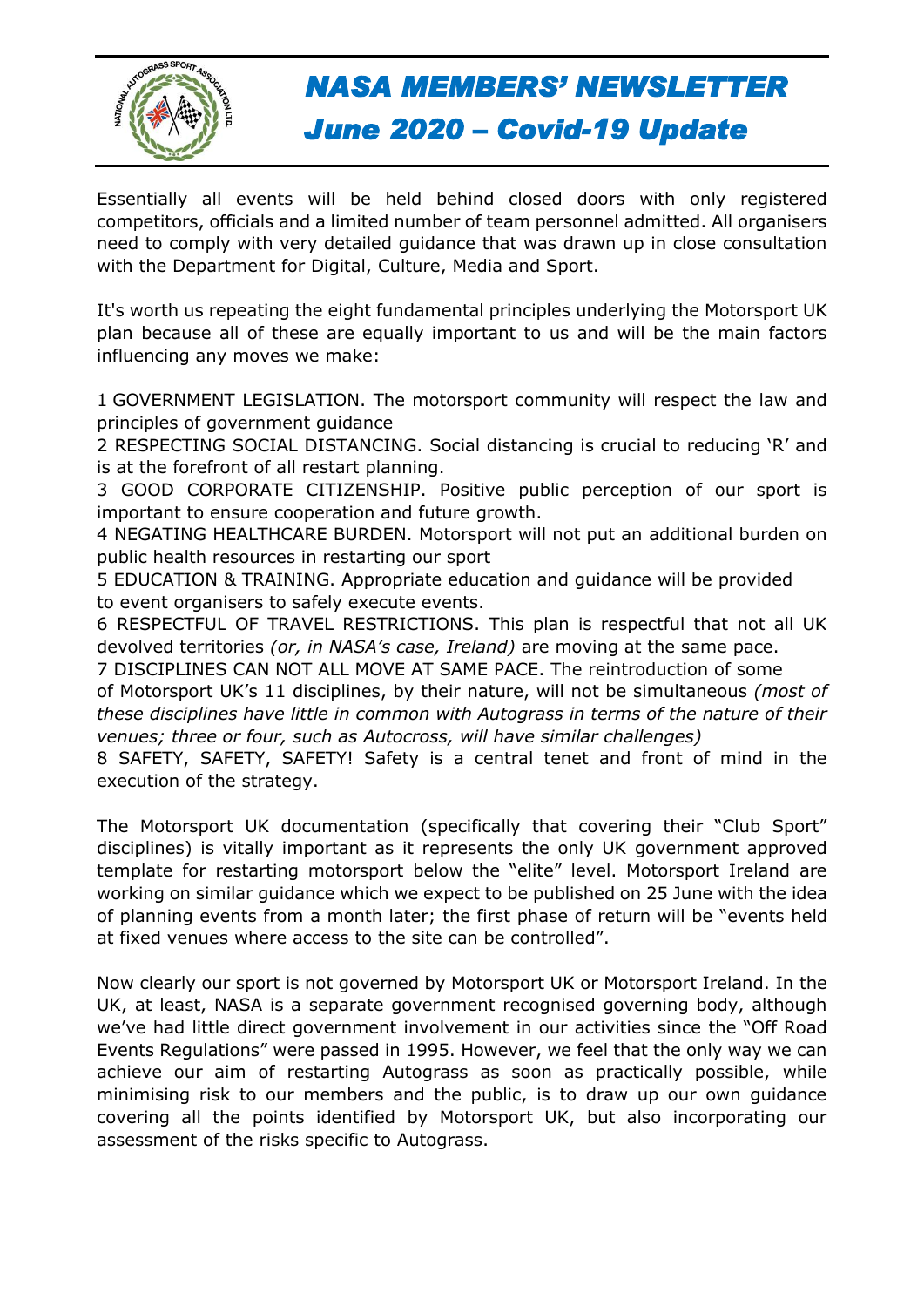

The big frustration for us is that nearly everything we've seen and heard suggests that the risk of transmitting the virus in the open air is negligible. We just know our members would be far safer in the wide open spaces of an Autograss venue than they would be shuffling round a supermarket or DIY store or boarding a train. But until restrictions on outdoor gatherings are eased, our hands are tied.

### **WHAT HAVE WE DONE SO FAR?**

When we suddenly had to suspend all activities, just as the season was poised to race into life, all we could realistically do was set a series of dates when we'd review our position and update our members. The first two or three of those dates came and went with no practical change being possible.

Our first positive move, as soon as restrictions on workplaces started to be eased, was to lift the NASA ban on track work parties. We wanted clubs to have the best opportunity to catch up with their track work and be ready for a future return to action. We drew up a list of basic requirements for work parties to take place under government guidelines, and circulated these to clubs along with a template for all members attending to register and make the necessary declarations (a combination of those on the regular NASA signing-on sheet and those required for Covid-19 compliance). Clubs then have three days after the work party to send an online return to NASA, including the "virtual signing on" details of everyone who attended.

We set an arbitrary limit of 15 members to attend each work party - our assessment of the number we thought could safely work within social distancing requirements in a "typical" track build or equipment maintenance session. We were running the risk there that any "outsider" might question why we weren't sticking to the 6 person gathering limit, so clubs do need to take any local factors, and especially their landowner's interpretation of what's allowed, into account.

As the summer approached, it became obvious that the major championship events could not go ahead as planned. After extensive discussions with the host clubs we've agreed to cancel both 2020 Nationals meetings and confirmed that this year's hosts, Yorkshire Dales and Radford, will instead host the Nationals in 2021. The All Ireland Series, the BAS and the UKAC committees have also, with NASA's agreement, postponed their complete 2020 schedules to 2021.

At the same time we've agreed that, when we can start re-issuing permits to race in 2020, we'll restrict these to one-day Sunday events only, provisionally with no camping allowed. This is intended to have two effects; firstly to maximise the number of dates available for clubs to put on locally focused events which we hope will be accessible to as many members as possible. Secondly there are several points in our Covid-19 related risk assessments that will be easier for clubs to manage in the context of one day meetings.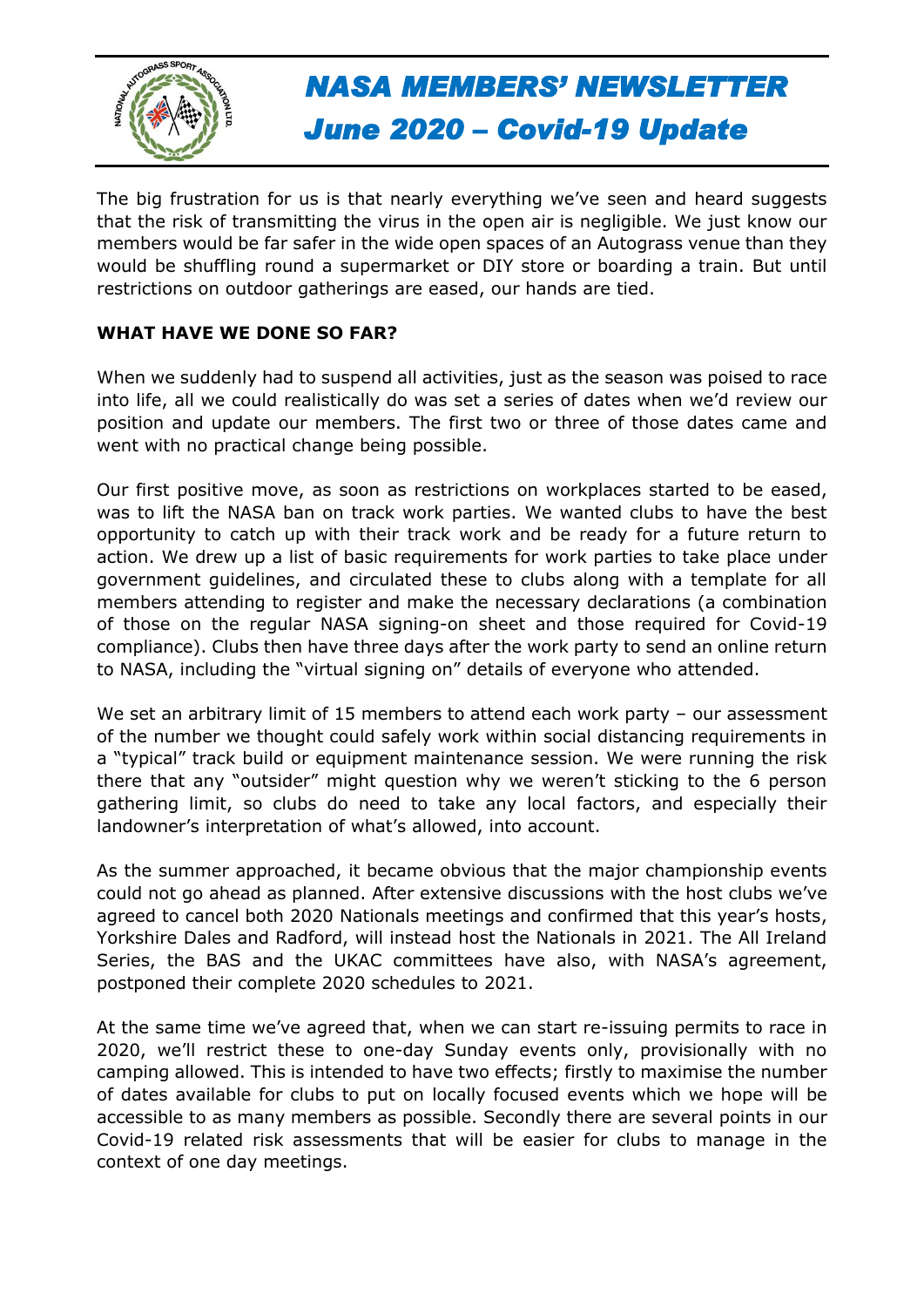

We've currently drawn up and are discussing an exhaustive list of aspects of running a race meeting that we might need to change to be compliant with government guidelines and our Covid-19 risk assessments. We'll hang on as long as possible before we publish these. Firstly because they're a work-in-progress, evolving along with the Government guidance and interpretations of that guidance. We live in hope that some of the more onerous requirements might disappear before we have to lay the rules down to clubs!

The second reason we're delaying this is that, in their present form, the list of procedures might frighten off clubs! We know that there are a few clubs that, for different but equally valid reasons, have already said they won't be able to put on meetings this year. We're hoping that as many of the others as possible will keep their options open until the point when we'll make it as easy as possible for them to get up and running again.

We'll also need to get clearance from our insurers for any changes from our normal rules, and they'll have to actively approve all our risk plans so that we can return to action knowing we're fully covered.

Our aim though is, as soon as we believe Government guidelines allow, to put procedures in place to enable, and encourage, clubs to get up and running as quickly as their members are comfortable with.

### **WHAT CAN MEMBERS DO TO HELP?**

We've had offers of help from a few directions, from the league chairmen, and notably from the co-ordinators of a new Facebook group which we're sure a lot of you have been following - "Grassing 2020 - The Positive Population". We like the name as it also reflects the NASA Board's approach!

This group's done a lot of work setting up template documents that they've offered to the Board to make our job easier as we move towards facilitating a return to action. All of this has been helpful and we're extremely grateful for the effort. We'll admit that a lot of what they've come up with has duplicated work that we already had in progress – but that's hardly surprising when we all have an eye on the same Government and Motorsport UK guidance, and we all have the same objective.

Don't however assume that what's been published on Facebook will reflect exactly the approach that NASA will take. It's all good reading as an illustration of what we MIGHT be required to do, but what we WILL need is at present a constantly moving target. Being positive, we believe that as guidance changes over the coming weeks, it should make our task easier!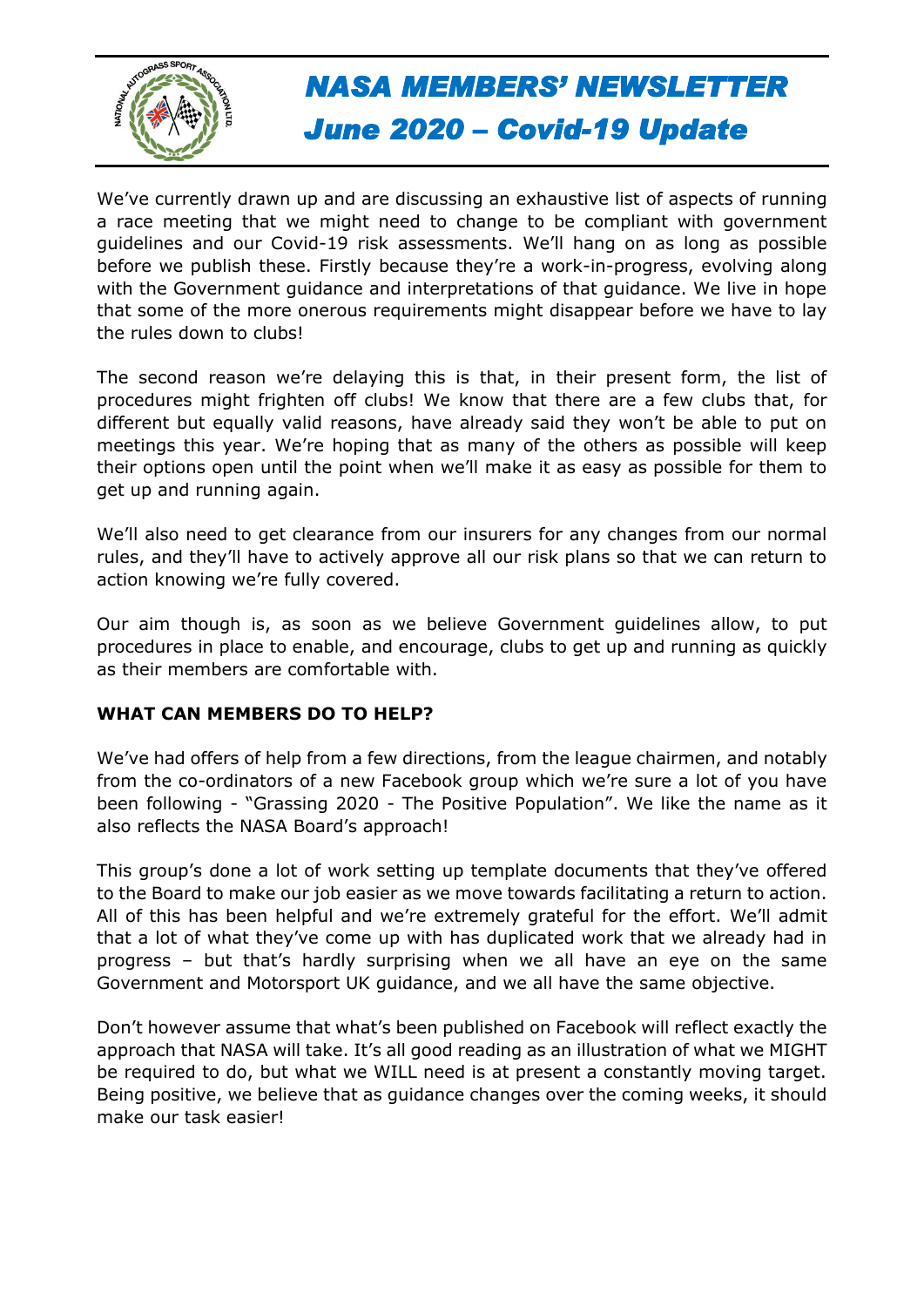

Obviously members, club and league officials, have the traditional route of feeding their opinions to be board via the League Chairmen's Committee. Although the Chairmen (and the other NASA committees) haven't met since February, your National Chairman Graham Bennett is keeping us in touch with his committee's concerns, and anything your league reports via Graham will be on the board's agenda.

At the same time, all the directors are contactable by any member (our numbers and email addresses are all in the NASA fixture books and on the NASA website) and we're always interested in any ideas members want to put to us.

#### **WHAT HAPPENS NEXT?**

The first thing to happen will be that you'll start to see other motorsport events going ahead and some of you will be asking, if they can race, why can't we yet?

Beside the practice days and track days we've already discussed, it's likely that the first competitive event will be a tarmac oval/circuit meeting, behind closed doors, for the Rolling Thunder Show's classes at Lydden Hill at the end of June. This will be possible because the RTS, since losing their home track at Arena Essex, have survived by buying three hours of track time at Lydden on days when the circuit's being used for other things. This "race meeting" will be an add-on to Lydden's own bike track day, run under the same very severe restrictions and not requiring a specific permit.

Most other oval track promotions are in a similar position as us, waiting for restrictions on social gatherings to be lifted, in their case because most types of event are unsustainable without some sort of spectator attendance. Some are continuing to run practice days, charging drivers enough to at least cover the cost of opening the gates. One exception may be Spedeworth, who uniquely have their own subscription TV channel, making "closed doors" racing a possibility – a mid-July meeting at Aldershot has now been planned on this basis.

Circuit racing will start in July with all meetings behind closed doors and no confirmation yet on whether competitors can stay overnight. The Motorsport UK guidance is being rigidly enforced, but costs to drivers don't seem to have increased too much as the average club circuit meeting was already funded on a track hire basis, with all costs passed on to competitors.

Motorsport UK have issued permits for "Club Sport" events such as Autocross in late July and August, but these events could still be affected by "social gathering" restrictions. Rallying in the UK will initially be combined to closed door single venue events with no co-drivers allowed, while Ireland hopes for a late August resumption of rallies.